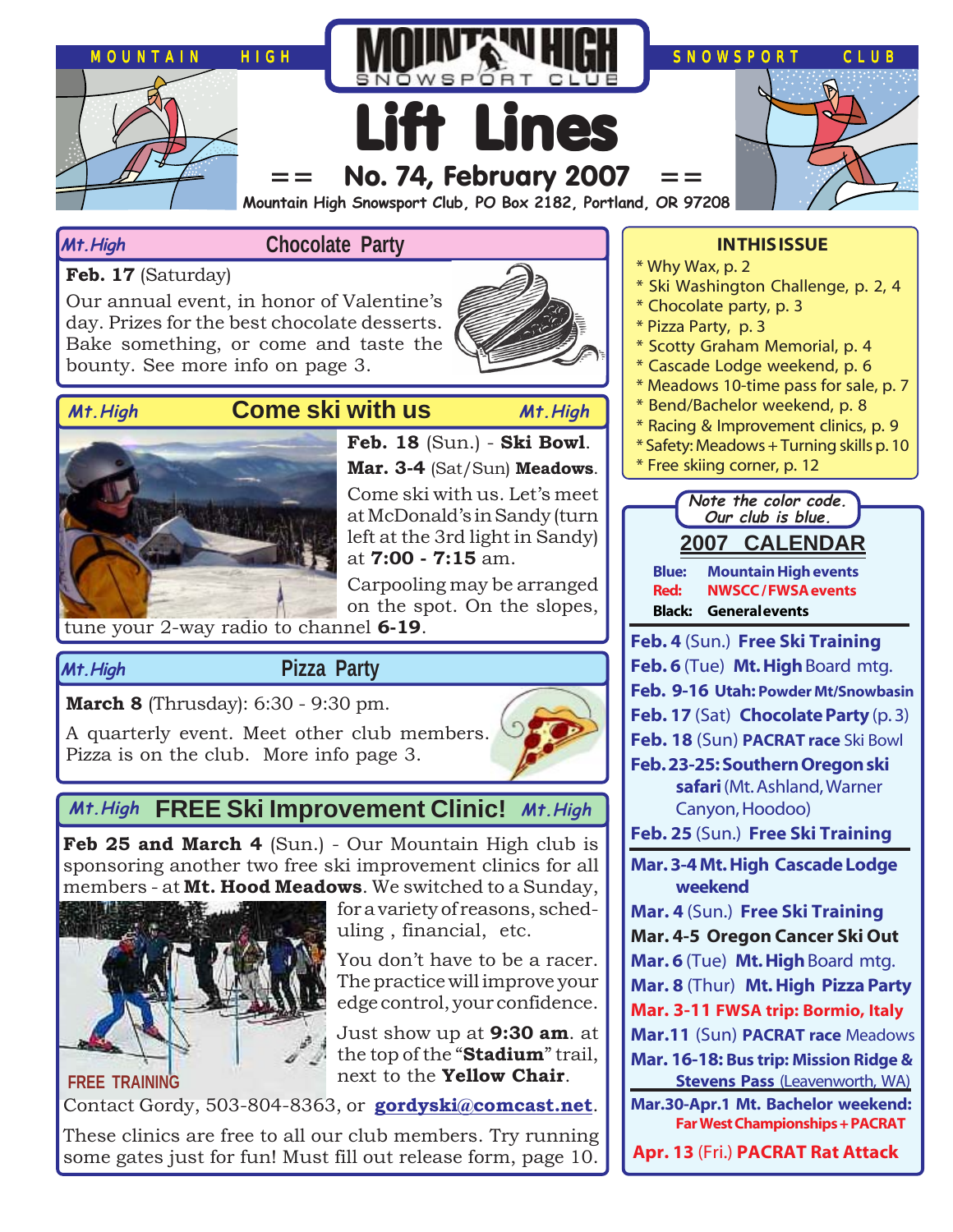MOUNTAIN HIGH *Recent Events you may have missed* SNOWSPORT CLUB

*page 2 Lift Lines 74, February 2007*

## **Ski Washington Challenge**



With about 100 ski areas within a day's drive from Portland, if you visit only one per year, it would take you 100 years to visit them all. You will never see them all that way!

But, you can drive and visit 2 of them each weekend. Start with your own State. Or a neighboring State.

**David Schor** has already completed the goal of skiing at least 10 of Washington's ski areas. Read David's blog at: **<http://skiwashington.blogspot.com>**.

People asked him how he can afford to take so much time off of work. "I did it on weekends only," said David. Not onl;y that, but with the exception of one or two places where he was able to stay at a friend's place, he mostly slept in his car. Now that's real passion!

David was so quick at it that he completed the Challenge even before the calendar Winter officially started.

Meanwhile **Bob Voss** already visited 3 Washington ski areas, **Mt. Baker**, **49º North** and **Mt. Spokane**. He did this with Emilio, on the way to and from Canada.

Emilio later went on to visit some of **Hurricane Ridge**, and **Leavenworth Ski Hill**, where the main mode of uphill transportation are rope tows. Yes, folks, that gives you a taste of the "good old days". That's how alpine skiing started. Even Mammoth Mountain started as nothing more than one or two rope tows.

See more about Washington ski areas at: **[www.mthigh.org/Articles/Ski-Washington-Chal](http://www.mthigh.org/Articles/Ski-Washington-Challenge-diary.pdf)[lenge-diary.pdf](http://www.mthigh.org/Articles/Ski-Washington-Challenge-diary.pdf)**



### **Why Wax? - by Tognar Toolworks**



Why Wax Your Ski or Snowboard?

Back in the early days when all skis had **wood** bases, skiers had little choice but to wax 'em regularly if they

wanted to slide on snow. But along with the introduction of **polyethylene bases** (p-tex) came the assumption that skis no longer needed waxing. Wrong!

**P-tex** is a thirsty plastic that needs frequent wax feedings. But, due to the mis-conception that it doesn't need wax, in no time at all, the number of skiers who waxed their skis flip-flopped from 97% who did, to 97% who didn't. And that's pretty much where it remains today. Amazingly, only 3-4% of skiers or snowboarders bother to wax their equipment. The performance these folks lose because of this misunderstanding is significant...a waxed base is about 30% easier to turn, more durable and faster than an unwaxed base.

Ski and snowboard bases can easily lose their ability to absorb wax efficiently. The most common cause is simply neglecting to wax regularly. The high friction of snow acts like sandpaper to abrade the ski or snowboard base, wear off wax and leave the p-tex dried out. Another cause is too much heat created by a poor stonegrinding, the use of excessive speed or pressure when rotobrushing, or, most commonly, from an improperly used or uncalibrated wax iron. About half the surface area of most sintered racing bases will absorb wax when new...these are call "amorphous" regions. Excess heat converts these to "crystalline" regions, which do not absorb wax. Furthermore, heating the ski or snowboard base can increase its oxidation by atmospheric oxygen. Overheating a base also dries it out and results in the creation of more unwanted, drag-inducing p-tex hairs.

#### ※ ※ ※

NOTE: The above article is a partial extract from the **Tognar Toolworks** web site, **[www.tognar.com](http://www.tognar.com/)**.

We found Tognar offers great prices on waxing and tuning gear. A set of Wrold Cup Ski & Snowboard vises costs only \$99.95, as compared to about \$129 at many other stores. It also sells powder cords, skigees, and more. Imagine our suprise when we also found out that Tognar is located in Oregon! Address: **Tognar Toolworks,** P.O. Box 1453, Phoenix, OR 97535. Phone: (800) 299-9904 or (541) 890-5627.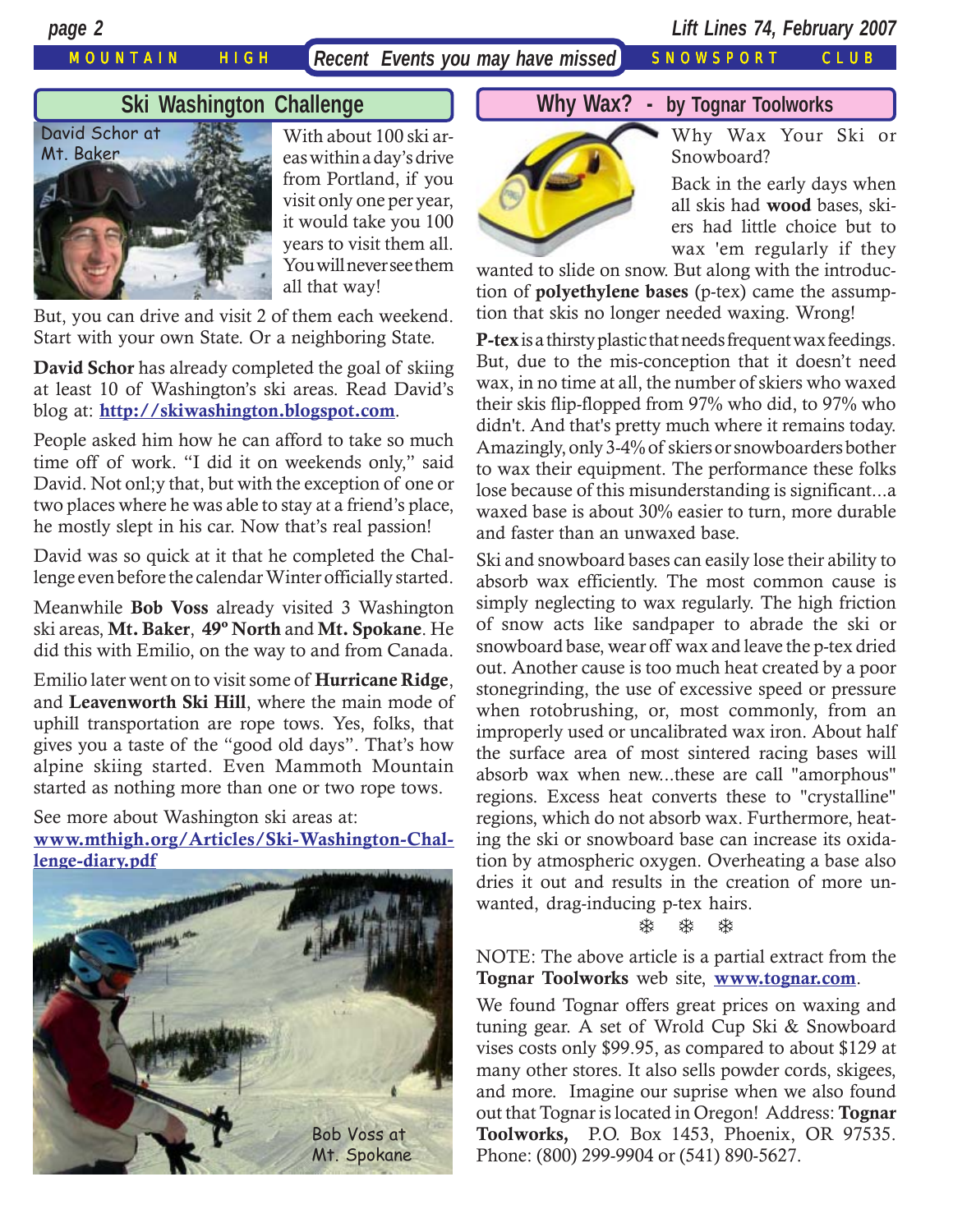## *Lift Lines 74, February 2007 page 3*

MOUNTAIN HIGH

**Upcoming Events** SNOWSPORT CLUB

**TIME:** 6:30 - 9:30 pm

**Mt.High**

**DATE:** THURSDAY March 8th

**WHERE: Round Table Pizza,**

10070 SW 72ND

# **Mt. High Chocolate Party**

DATE: Saturday Feb 17th

**TIME:** 6:30 PM **WHERE**:



Steve Royce & Edie Martinelli 10905 SW 83rd, Tigard, OR.

**WHAT:** Once again our hosts Steve and Edie invite the Mt. High moose brigade to join them for an evening of hors d'oeuvres, and chocolate, chocolate, and more chocolate!!

Bring your most creative culinary concoction and enter the infamous chocolate dessert contest. Whatever your pleasure: cookies, cake, candy, pie, mousse, chocolate drinks - the sky is the limit.

Prizes will be awarded for the most creative, most chocolat-y, and the most decadent overall.

Chocolate is for lovers, sooooo

**Happy belated valentines day!!**

A party not to miss.

**RSVP** Steve & Edie HM: 503 -620-9559

Portland, Oregon (near Capitol Hwy., by McDonald's) **DETAILS:** Meet other club members. Tell tall ski tales. Hear what is being planned for the near future. **GUEST SPEAKER: Diane Hicks**, NW Snow Sports Foundation. We'll hear from Diane how the Foundation supports local young racers, how they apply for grants, and how you can help talented racers reach

**Pizza Party!!!**

**WHAT:** Our quarterly big social event, featuring free pizza! Wow!!!

Did we say the pizza is free?

their goals.

You too can have a great time, just like Gary and Alice, seen at one of our previous pizza parties a few months ago.

Be there or be square!



**Chocolate Party at Steve and Edie's, Saturday, Feb 17, at 6:30 pm.**

**From I-5 (going south, out of town):** - take the Pacific Hwy exit and follow

- it for abt. half a mile.
- before the I-217 junction, turn right onto 78th Avenue.
- left on Pfaffle St.
- right on 83rd Avenue.

#### **From I-217:**

- take the Pacific Hwy exit going north, toward Barbur Blvd.
- turn left on 78 th Avenue.
- left on Pfaffle St.
- right on 83rd Avenue.

## **Steve Royce & Edie Martinelli**

10905 SW 83rd Tigard, OR 97223 503-620-9559 Email: **[Royce@up.edu](mailto:Royce@up.edu)**

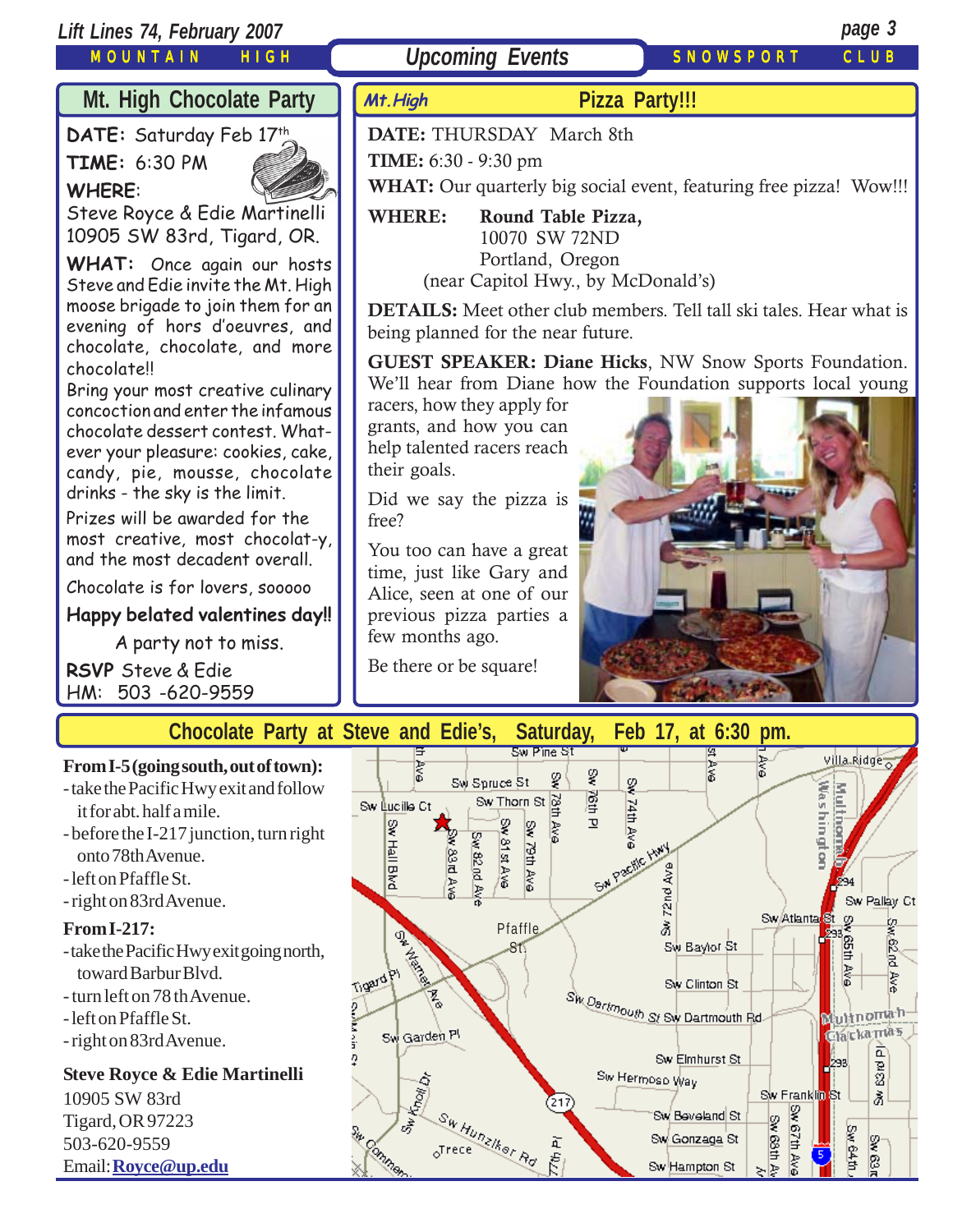## MOUNTAIN HIGH *Trips* SNOWSPORT CLUB

# **Ski Oregon / Washington Challenge**

**[Winter 2006/2007.](http://beavercreek.snow.com/winterhome.asp) NWSCC**  $\qquad \qquad \oplus$  $\qquad \qquad \oplus$  $\qquad \qquad \oplus$ 

The NWSCC, in coopearation with the local ski industry is expanding its ski challenge to the State of Washington.

Washington has **14** ski areas. To meet the Challenge, you will need to ski/ride at least **10** of these in a single winter season. Extra credit will be given for the 4 optional ski areas: Hurricane Ridge, Leavenworth, North Cascade Heli-Skiing and Cascade Powder Cats.

It helps that the Mt. High club has a trip to 2 of these ski areas: Mission Ridge and Stevens Pass. Also, we'll hit a few on the way to Canada.

The **Ski Oregon Challenge** will continue too! Ski 9 of 11 Oregon areas.

These two are separate challenges. You don't need to do both.

More info on our web site, and the **[NWskiers.com](http://www.nwskiers.org/)** web site. Contact **Steve Coxen**, 503-679-9022, email: **[sacoxen@aol.com](mailto:sacoxen@aol.com)**.

#### **Sunny Southern Oregon ski safari Mt.High**

**Feb. 23 - 25, 2007.** This year has not been kind to Warner Canyon. Not much snow. Too close to Sunny California! So, we have had to postpone this trip Warner Canyontwice.



But, it will be a fun 3-day weekend:

**Thursday evening**, after work, drive to Ashland (Oregon). Friday: Ski Mt. Ashland, then drive to Lakeview.<br>**Saturday:** Ski Warner Canyon, then drive to Eugene Ski **Warner Canyon**, then drive to Eugene. **Sunday:** Ski **Hoodoo**, then drive home.

We'll play it by ear. It's totally informal; not an official "trip", but a simple road trip, either carpooling or caravaning down there. About a dozen people are interested.

If you are interested, please contact **[Emilio](mailto:Emilio2000@earthlink.net)**, **[info@mthigh.org](mailto:info@mthigh.org)** 503-378-0171. We need to start planning how we will carpool.



## **Scotty Graham Memorial FreeRide**

#### **Feb. 10-11 Ski Bowl**

This annual event has helped 43 needy and dedicated teens with equipment, fees, college money and moral support.

#### **FreeRide (Feb. 10):**

 Registration: 8 am, SkiBowl tickets area. Competition starts at 11 a.m. Cost: \$25 + discounted lift ticket. Goody bags, prizes, awards ceremony. Helmets, a must!!

 Intermediates to Experts - Pros welcome, no cash prizes.

#### **Speed Trap (Feb. 11):**

 Registration: 8 am, SkiBowl tickets area, and later, on the hill. Comp starts 11 a.m. at lower bowl. Cost: \$4 per run with 4-run limit. Everyone gets a brag certificate. "How Fast Can You Go?" All ages and skills welcome. Helmets required. Awards ceremony & bib drawings for prizes following.

Questions? Call: **[Adrienne Graham Kinney](mailto:fundmaster97@hotmail.com )** at 503-394-3526 or SkiBowl: 503-373-3206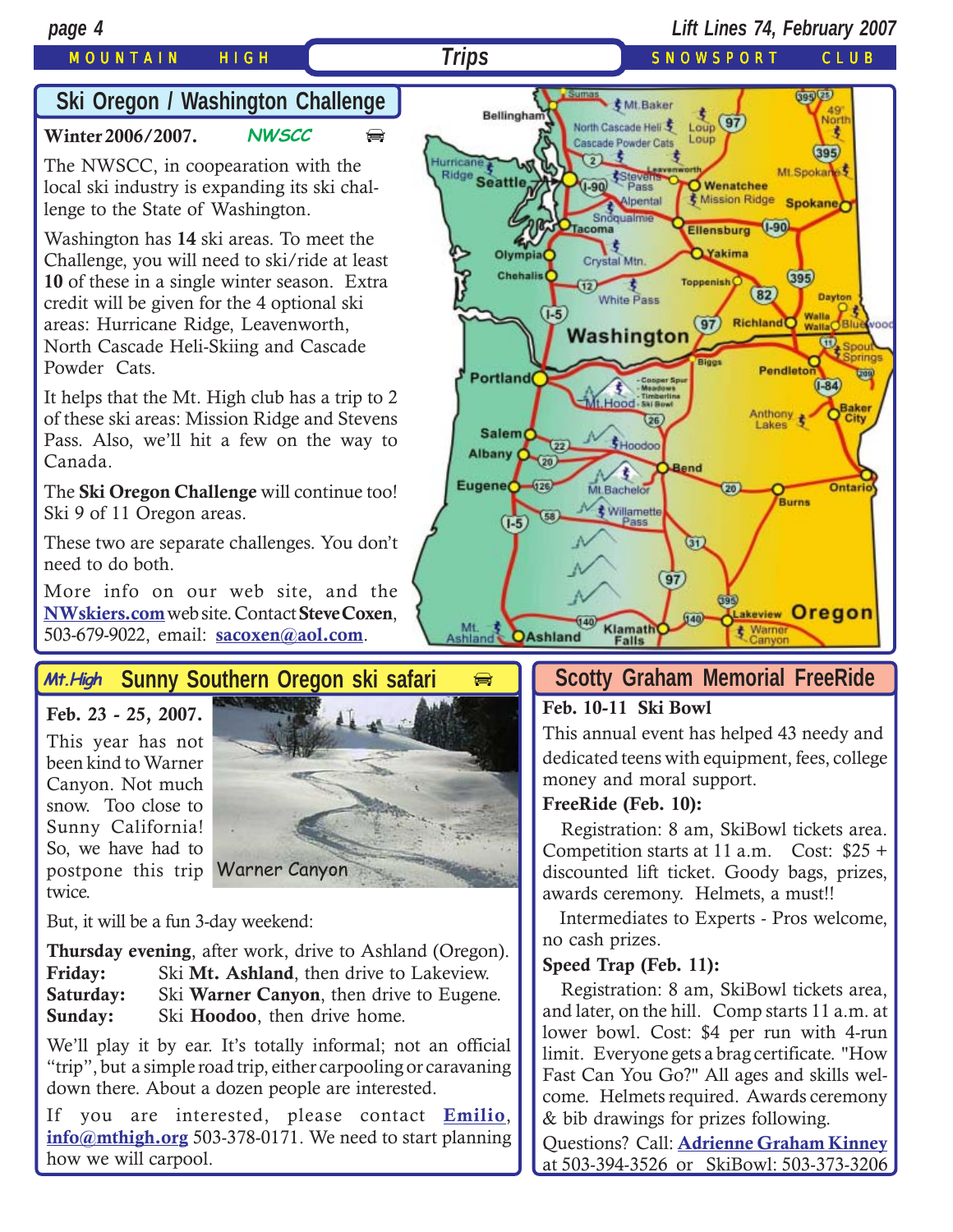*Lift Lines 74, February 2007 page 5*

MOUNTAIN HIGH

## Mt.High **Utah: Powder Mt. & Snowbasin**



## **4-DAY TRIP: Feb. 9-13** (Fri. - Tue.) **7-DAY TRIP: Feb. 9-16** (Fri. - Fri.)

Two simultaneous trips, 4 or 7 days. Both groups will ski together the first 4 days. We'll leave Portland together, on a Southwest flight at 6:40 pm.

We'll ski all 4 days (or all 7 days) and return home on Tuesday night (after skiing), or Friday night,6:20 pm.

We'll stay in Eden, just 15 mins. from

Trip is full. 16 people on the 4-day trip and 12 on the 7-day trip.

**Powder Mt.**, 20 mins. from **Snowbasin** and 10 mins from **Wolf Mountain** (night skiing!). About 80 minutes away are Park City, Deer Valley, and The Canyons.Some of us will ski at **Sundance** (the Robert Redforsd ski area) on day 4.

#### The **4- day trip costs \$520, and includes:**

- \* 4 nights in Red Moose Lodge (hotel rooms)
- \* Continental breakfast buffet
- \* 1 lift ticket to Powder Mt. + 1 to Snowbasin
- \* Renting an SUV for each 4 people

#### The **7-day trip costs: \$750, and includes:**

\* 7 nights in Moose Hollow Condos (2 bd/2ba; **must** have 4 people per condo)

- \* No breakfast, but there is a breakfast restaurant + a supermarket
- \* 2 lift tickets to Powder Mt. + 2 to Snowbasin
- \* Renting an SUV for each 4 people (for the whole week)

**Buy your own airline tickets.** Southwest has great internet fares, \$176 RT.

### 4-DAY TRIP:

 Feb. 9 (Fri.): Depart PDX on flight 1985, at 6:50 pm. Arrive SLC at 9:35 pm. Feb 13 (Tue): Depart SLC on flight 499, at 6:25 pm. Arrive PDX at 7:25 pm.

### 7-DAY TRIP:

 Feb. 9 (Fri.): Depart PDX on flight 1985, at 6:50 pm. Arrive SLC at 9:35 pm. Feb 16 (Fri): Depart SLC on flight 499, at 6:25 pm. Arrive PDX at 7:25 pm.

Only 2 (or only 4) lift tickets are included in the price of the trip, to give everyone more flexibility in deciding where to ski the remaining days. Additional lift tickets for Powder Mt. or Snowbasin can be purchased for \$48.

If you don't need to join in the car rental, subtract \$**130**, and let us know.

Emilio & Linda are working on this together. Emilio for the shorter trip, Linda for the longer one. Linda is the overall trip leader. Contacts:

**Emilio:**1-503-378-0171 or email: **[info@mthigh.org](mailto:info@mthigh.org)**.

**Linda:** 503-412-3531, or email: **[Trips@mthigh.org](mailto:Trips@mthigh.org)**.

To reserve your spot, send a \$**250** deposit, made out to **Mountain High Snowsport Club**, and mail it to Mountain High Snowsport Club, PO Box 2182, Portland, OR 97208. Use the form on page 11.

Tell us which trip: 4 or 7 days, and whether you are flying with us. All deposits are due now! Final payment by **Dec. 10, 2006.**

# **Big Mt.** (MT)

**[Jan. 30 - Feb. 4.](http://beavercreek.snow.com/winterhome.asp)** A train trip. [We](http://beavercreek.snow.com/winterhome.asp)'ve been to Big Mountain two seasons ago, but some of you missed that trip. So, here's your chance to see Big Mt.  $\boldsymbol{t}$ 

The **Skiyente** (all female) ski club is organizing a trip to **Big Mountain**, Jan 30 - Feb. 4, 2007, and we are all invited to join in. Details are on our web site. For more info, contact: Colleen Walter, at **[colleenski2002@yahoo.com](mailto:colleenski2002@yahoo.com)**.

## **FWSA** Bormio, Italy, 2007

### **March 3-11**

7 nights/7 days with breakfast and dinner! Round trip air-fare on



Delta airlines. Join a group of skiers from a variety of Far West ski clubs.

**Price: \$1,335 - \$1,440** for food, lodging and transportation. It doesn't include lift tickets. Also, add approx. \$80 pp in taxes, plus a \$150 fuel surcharge.

Optional post-trip to Switzerland & pre-trip to Rome & Florence.

Details in **[flyers](http://www.mthigh.org/Trips.htm#Bormio)** on our web site.

**Deposit: \$200** to Far West Ski Association, c/o Norm Azevedo, 901 Sousa Dr., Walnut Creek, CA 94597-2922.

**Contact** Norm at 1-925-944-9816 or **[fwsatravel@sbcglobal.net](mailto:fwsatravel@sbcglobal.net)**.

**Powder Mt.:** 2,000' vertical, and 5,500 acres (the largest in the U.S.) 1 Express Quad, 1 Fixed Quad, 1 Triple, 1 Double. Snowcat ride: \$8.

**Snowbasin:** 2,959' vertical, and 2,800 acres. 1 Tram, 2 Gondolas, 1 Quad, 4 Triples, 1 Double.

**Trips** SNOWSPORT CLUB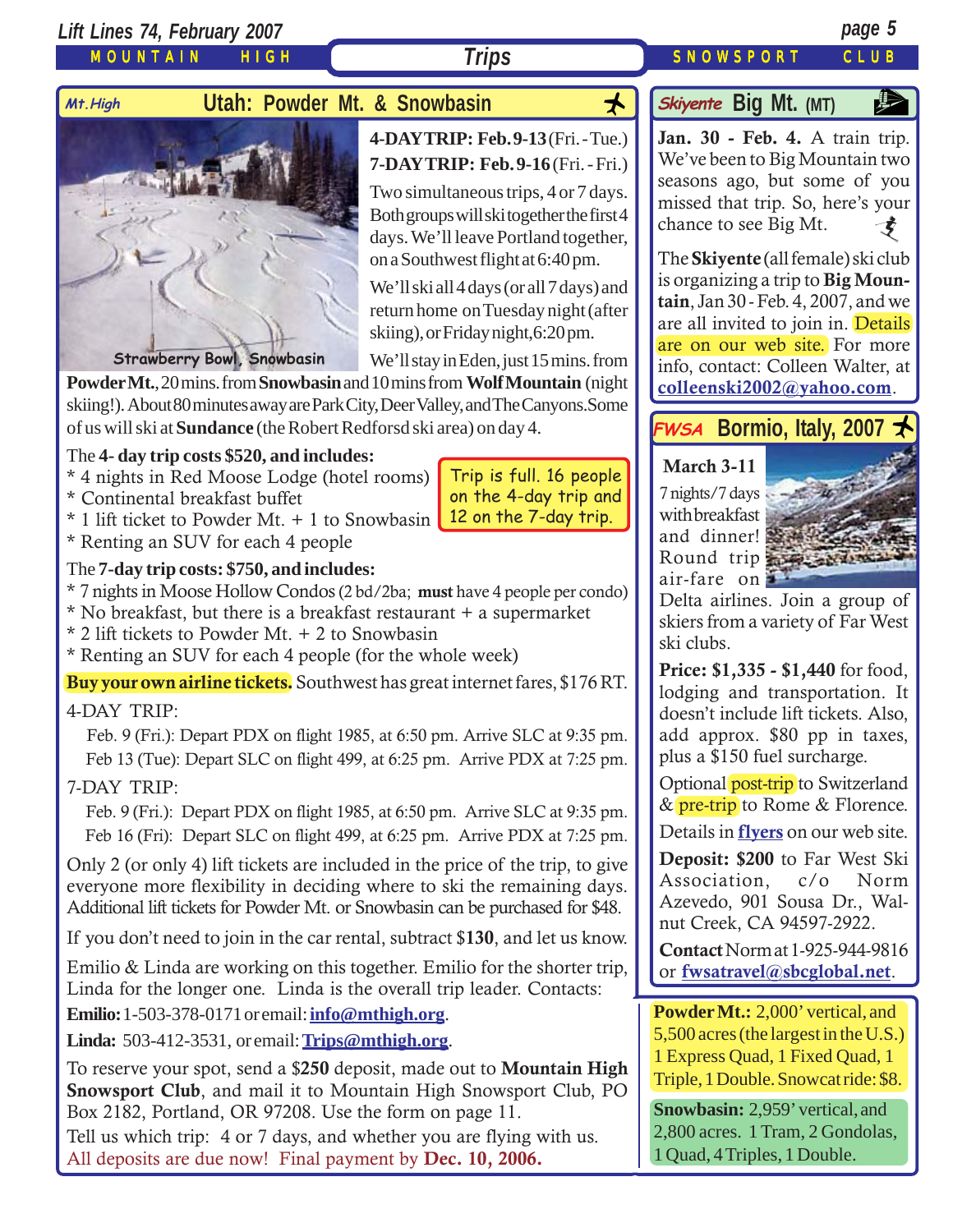#### MOUNTAIN HIGH *Trips* SNOWSPORT CLUB **Mt.High**  $\bigoplus$

*page 6 Lift Lines 74, February 2007*

## **Cascade Lodge weekend**

**March 3-4** Let's spend the night at the Cascade Lodge

in Government. Camp.

This is the weekend of the **[Or](http://www.cancerskiout.org)[egon Cancer Skiout](http://www.cancerskiout.org)** , and the **[Winter Games of Oregon](http://www.wintergamesoforegon.com/)**, and the **[Ski the Glade Trail Day](http://www.mthoodmuseum.org/)**! We'll ski both Saturday and Sunday.

There will also be a **moonlight snowshoe and crosscountry trek** to **Trillium Lake** on March 3rd, led by **Heidi Munson**, who just joined the club. Contact Heidi at: 503-888-7031 or email her at: **[Heidijo2005@hotmail.com](mailto:Heidijo2005@hotmail.com)**

**Lodging price:** Only **\$17** for lodging Saturday night (in bunk beds).

Dinner & breakfast will be available for a good price.

We need to have a head-count ASAP. So, please send in your \$17 and **contact** Emilio, 1-503- 378-0171 or **[info@mthigh.org](mailto:info@mthigh.org)**.



Ski Bowl has the best views of Mt. Hood! And great powder in the upper bowl!

*Check our web site for trip updates [www.mthigh.org/Trips.htm](http://www.mthigh.org/Trips.htm).*

# **Ski the Glade Trail Day**

**March 3, 2007**. The **Mt. Hood Cultural Center and Museum,** in Government Camp, organizes the "Ski the Glade Trail" Day

This is the only day when you can legally and safely ski all the way from Timberline to Government Camp. Shuttle srevices to Timberline all day, ski patrol services, lunch, souvenirs, apres ski party and more, for \$100.

Call 503-272-3301 Web site at: **[www.mthoodmuseum.org](http://www.mthoodmuseum.org/)**.

Editor's note: Stay Saturday night at the Cascade lodge for \$17.

## **Oregon Cancer Skiout**

**March 4 - 5.** Sun.-Mon. Mt. Hood Meadows. Two races. 5-person teams. Only consistency counts; not speed. Team registration  $=$  \$1,000.

You can now register ONLINE. When you register online, all you need is a deposit of \$170. Once the captain registers, each member can go online and register and pay for themselves.

But wait there's more….Not only do we a new system that allows you to register online, you can now send notes to family and friends to gather donations online. All monies raised prior to the Oregon Cancer Ski Out will be reflected on your Bucks to Buck Cancer totals.

If your team has already mailed in your registration, you can still register your team online and be able to use all the DONATE NOW services!!

Go to: **[www.cancerskiout.org](http://www.cancerskiout.org)** and click the register button.

While you are at the OCSO website register and join in on the forums and add your 2 cents! Let us know what is going on with and your team. Keep us posted of any fundraising events you are doing for your Bucks to Buck Cancer fundraising. --- Contact Nancy Chinn. 971-221-5872.

Editor's note: Stay Saturday night at the Cascade lodge for \$17.

## **Moonlight Snowshoe and Cross country Trek**

**March 3 (Sat.)**. A trek around **Trillium Lake** will be led by Heidi Munson, one of our club members.

Contact Heidi at: 503-888-7031 or email her at: **[Heidijo2005@hotmail.com](mailto:Heidijo2005@hotmail.com)**

Editor's note: Stay Saturday night at the Cascade lodge for \$17.

#### **Mt. Bachelor Weekend / FWSA Championships**  $\boxed{\bigoplus}$



Many will come just for fun! See next page.

**Mar. 30 - Apr. 1.** Multiple events. Our last PACRAT race of the season on Sunday. The Far West Championships will have a Slalom on Saturday and a GS on Sunday. All PACRAT racers can enter both races. We'll all drive to Bend. Activities at the Riverhouse. See details on our **[web site](http://www.mthigh.org/Trips.htm#Mt._Bachelor_weekend)**. If you need lodging, see info on page 8.

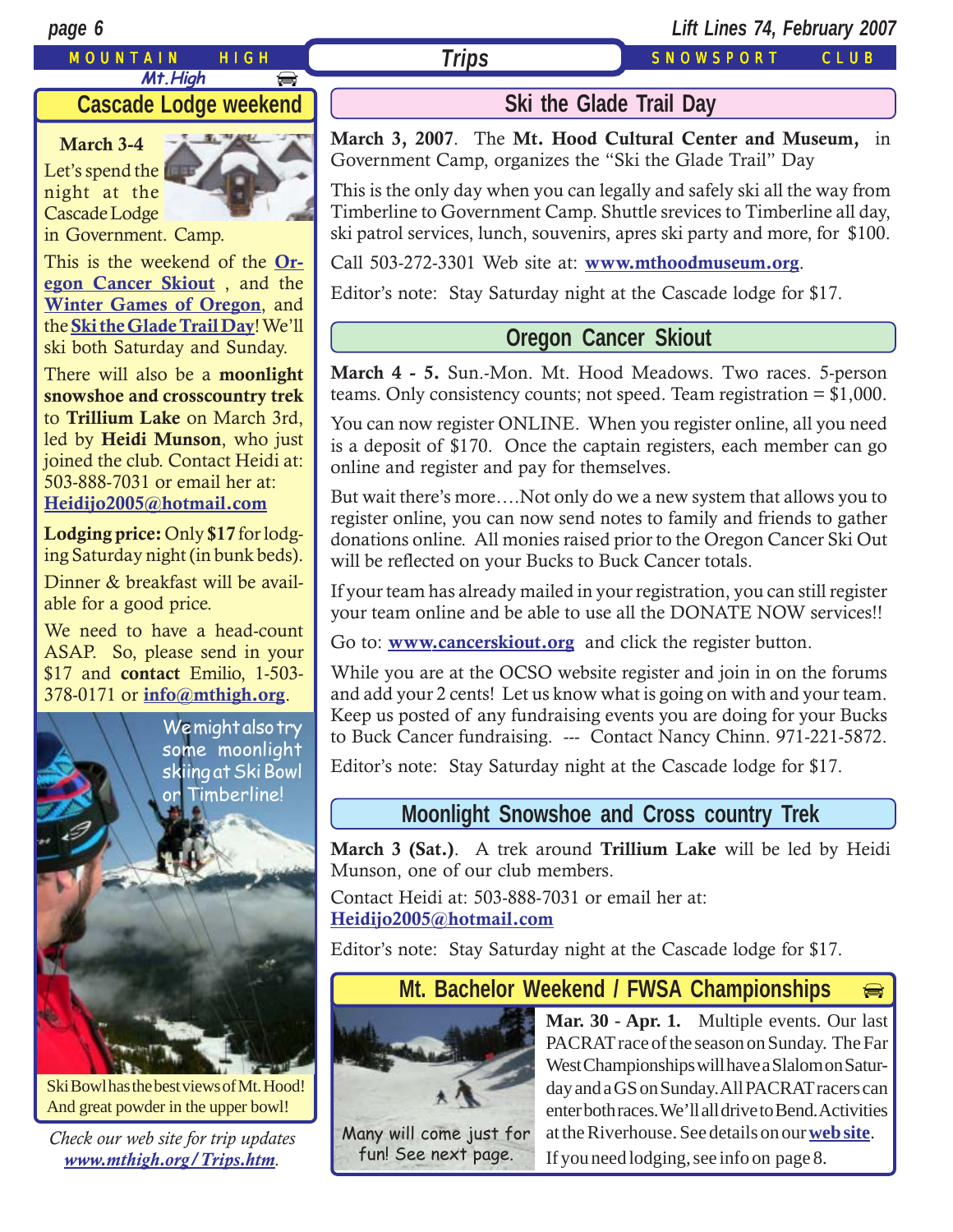

drawing at the Jan. 17 Council meeting. You do not need to be present at the meeting. You MUST submit your full name, club name, email address and evening phone number. Please submit your information no later than 5:00pm, Tues., Jan.16, 2007. Contact Mary Olhausen,

**[Omary52@comcast.net](mailto:omary52@comcast.net)**

#### **Price:** Only **\$200** for lodg-

Jacuzzi Suite.

ing and transportation, plus approx. **\$38** per lift ticket. We'll get discounted lift tickets at the hotel.

The trip price is based on 26 people. For each 2 people that sign up over that number, **the price for everyone will go down by \$4** . (Eg., at 32 people it would cost \$188 each, and at 42 people it would be only \$168.)

Contact: **[Linda McGavin](mailto:Trips@mthigh.org)** (trip leader) or **[Emilio Trampuz](mailto:info@mthigh.org)** (co-captain).





You can now order a sueded finish **1/4 zip sweathsirt** with the club's logo on it, for only **\$25**. It is made of 80/20 cotton/poly 9 oz. fabric, with an open bottom hem, an inner rib knit collar and cuffs, set-in sleeves and an antique finish metal zipper. Available in Red, Yellow, Mediterranean Blue, Navy, or Athletic Heather (light gray). Sizes: S -

3XL. This is mainly cotton, for comfort.

If you want a similar garment to wear while skiing, go for the more high-tech breathable R-tek polyester sweatshirt for \$30.

Also available:

- **\* T-shirt** (\$10),
- **\* Short sleeve polo** (\$16),
- **\* Long-sleeve polo** (\$18),
- \* 100% cotton 1/4 zip **sweatshirt** (\$25),
- **\* R-Tek polyestes 1/4 zip fleece** (\$30).

Most are available in yellow, royal blue, red, navy, and black. Ask about other colors. Choice of pocketsized logo, or full-chest size (printed on front or back).

SNOWSPORT CLUB

To order, call Emilio at 1-503-378-0171 or email: **i[nfo@mthigh.org](mailto:info@mthigh.org)**.

Please print the Garment Order Form at: **[www.mthigh.org/Documents/Order-Form-Ski.pdf](http://www.mthigh.org/Documents/Order-Form-Ski.pdf)**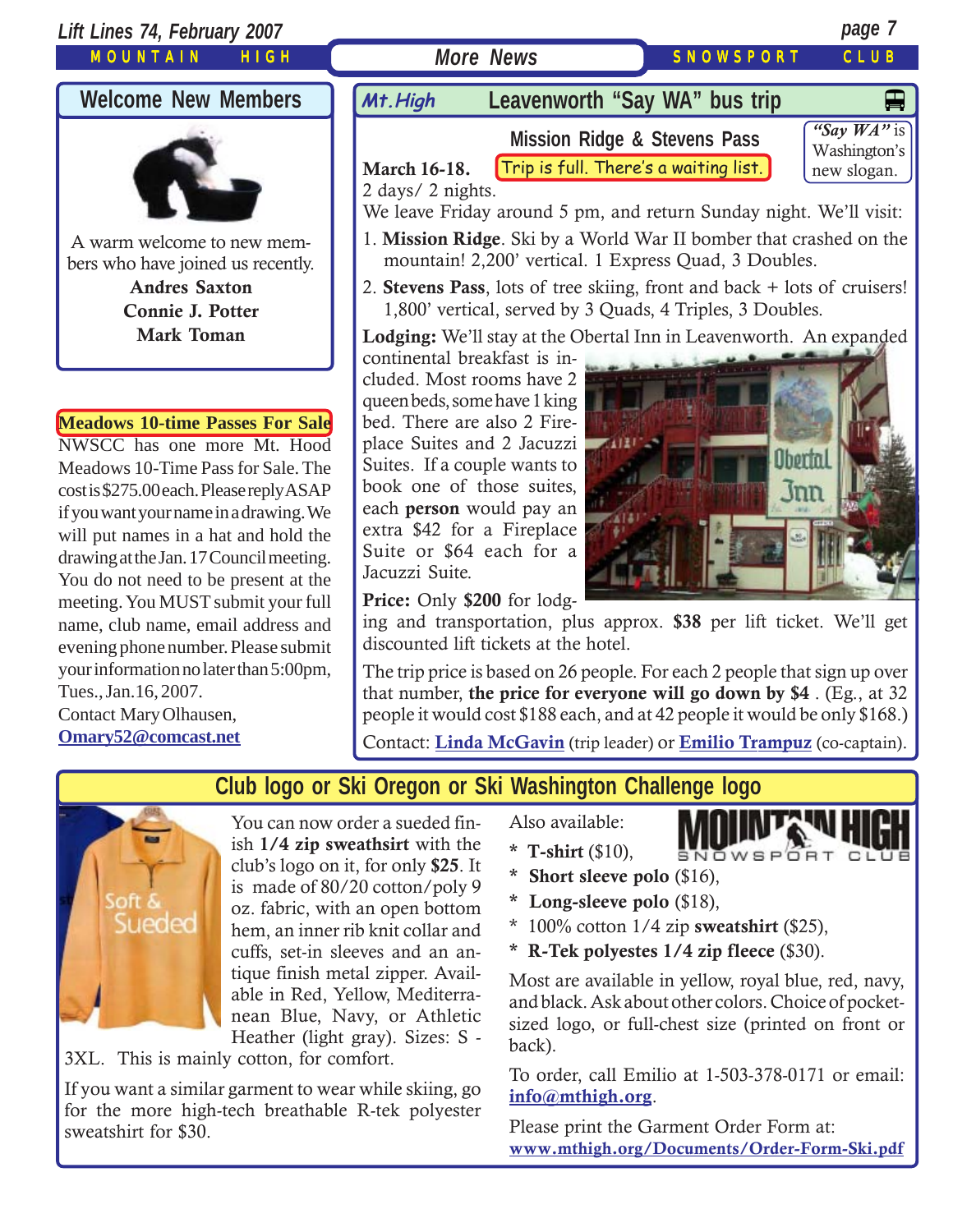MOUNTAIN HIGH **Trips** SNOWSPORT CLUB



**Championships**

**Far West** 



# **Mt. Bachelor Weekend and**

# **Riverhouse Lodging packages**

## **March 29 – April 1, 2007 (Thurs, Fri, Sat, Sun) \$300**

For those who arrive in Bend Thursday and depart Sunday, this price includes:

**3 nights lodging** (double occupancy) **at the Riverhouse in Bend, Oregon** 

**3 day lift ticket at Mt. Bachelor** (Fri. – Sun.) Non skiers may deduct \$100 from above price **Bus transportation (hotel to Mt. Bachelor)**

## **March 30 – April 1, 2007 (Fri, Sat, Sun) \$200**

For those who arrive in Bend Friday and depart Sunday, this price includes:

**2 nights lodging** (double occupancy) **at the Riverhouse in Bend, Oregon** 

**2 day lift ticket at Mt. Bachelor** (Sat., Sun.) Non skiers may deduct \$70 from above price **Bus transportation ( hotel to Mt. Bachelor)** 

## *Sign-ups MUST be received by Jan. 15, 2007*

Contact: Lynnell Calkins, FWSA - North American Travel. 2211-B Gates Avenue Redondo Beach, CA 90278. Ph.: 310-370-6948. Email fwsatrvl@aol.com

# **Or, arrange your own lodging.**

The base hotel for the Far West Ski Assoc. will be **The Riverhouse**, 3075 N. Business 97, Bend, OR 97701. 1-866-453-4480. It has a Conference Center, an indoor swimming pool and hot-tub, a restaurant,.

Another option is the **Marriott Fairfield Inn**, 1626 NW Wall Street, Bend, OR (541-318- 1747). Continental breakfast, big pool & hot tub for \$109 per night. www.marriott.com/rdmfi.

The **Inn of the Seventh Mountain** (closest to the mountain) also has skier packages - see their website: www.seventhmountain.com

Also, the **Phoenix Inn Suites**, 300 NW Franklin, Bend, OR, phone: 1-888-291-4764.

#### **Far West Championships Pacesetter races on Friday Slalom on Saturday GS race on Sunday**

**Welcome Party** Friday evening starting at 6:00 PM at the **Cascade Lakes Lodge** brewery. **Awards dinner & Silent auction** Sat. night.

**Race registration** (\$35 includes both races) will be Thur. evening, Fri. morning & evening, and Saturday morning. Racers must pre-qualify. All PACRAT racers qualify. To pre-register, contact Dale Parshall **dale.parshall@usbank.com**

Race participation is optional and fees will be charged separately by FWRA. Families and children



are invited as this trip is open to all FWSA/FWRA members, including racers and non-racers.

Participation Restricted to Members of Far West Ski Association Affiliated Ski Clubs

California Seller of Travel # 2036983-40

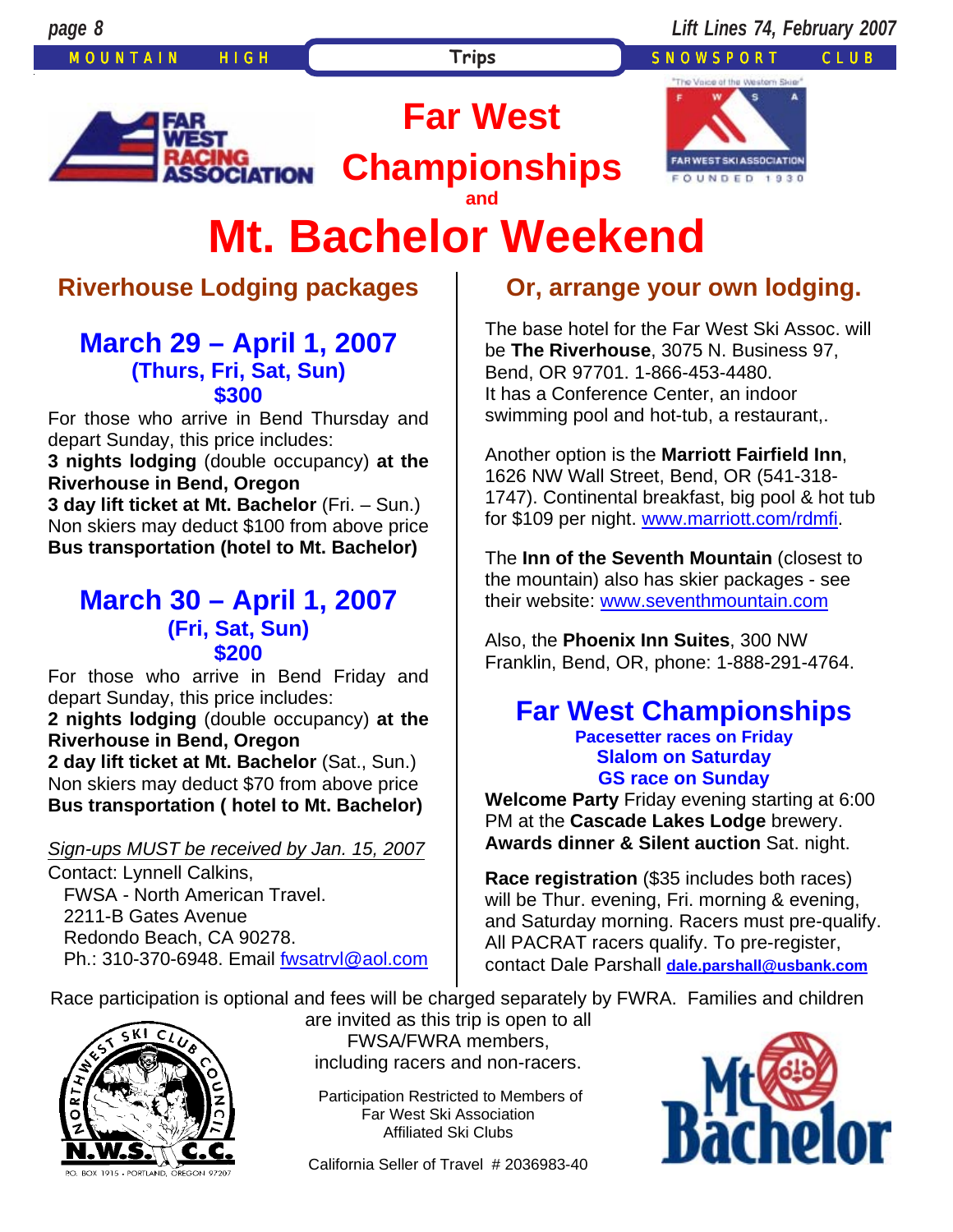*Lift Lines 74, February 2007 page 9*

MOUNTAIN HIGH

## **PACRAT and NWSCC News SNOWSPORT CLUB**



The PACRAT race dates for next season have been confirmed. Also, **for all future years,** we'll try to keep the same weekends, so we'll always know when the races are, and can thus plan our ski trips around it.

These are all standard dates. Only the 5th race at Mt. Bachelor is an exception this year.

| Race Weekend                                          | Date    | Place              |
|-------------------------------------------------------|---------|--------------------|
| 1. 2nd Sunday in January                              |         | 1-14-07 Timberline |
| 2 4th Sunday in January                               |         | 1-28-07 Meadows    |
| 3. 3rd Sunday in February                             |         | 2-18-07 Ski Bowl   |
| 4. 2nd Sunday in March                                |         | 3-11-07 Meadows    |
| <b>M.</b> 4th Sunday in March                         |         | 3-25-07 Meadows    |
| 5. 1st Sunday in April                                |         | 3-31-07* Bachelor* |
| R. 2nd Friday in April                                | 4-13-07 |                    |
| $M =$ Makeup race (only if another one is cancelled). |         |                    |

 $R =$ Rat Attack (the Awards party)

**\* Exception:** This year, the 5th race will exceptionally be held on **Saturday, March 31, 2007**, at Mt. Bachelor, because it will be combined with the Far

West Championships. Most other years, the 5th race will be held on the 1st Sunday in April, at **Mt. Hood Meadows**.

The final and most accurate dates will always be posted on the PACRAT web site at: **[www.pacrats.org](http://www.pacrats.org/)**.

## **Third race: Ski Bowl -- Mt. High hosts party**

**Feb. 18** (Sun.) Brief team-captain's meeting at 8:45am. Race starts at 10 am, most probably on Dog Leg, visible from the lodge and from the first chairlift ride.

The party starts around 3:30 pm, at the Mt. Hood Museum in Government Camp, across the street and slightly uphill of Huckleberry Inn.

This time, it is our club's turn to help serve the food and drinks. Volunteers are needed to help with this. Please contact Jaxine Harris or Gary Stevenson.

You are encouraged to bring something home-baked for dessert (cookies, brownies, apple-crisp, or ???).

Our web site **[Racing](http://www.mthigh.org/Racing.htm)** page has a lot of information about our races. Also, check out the PACRAT web site before every race: **[www.pacrats.org](http://www.pacrats.org/)**.

## **PACRAT Racing photos needed!**



PACRAT Racing photos needed! socially, or photos of PACRAT parties, preferably this season's photos, please email them to: **[pacratphotos@comcast.net](mailto:pacratphotos@comcast.net)**.

Any format is OK. Preferably JPG, and no larger than 3 or 4 MB. Even older PACRAT photos are OK, but please make it clear that they are older photos.

We'll use the photos for a slide-show at the party.

## **Ski Improvement / Race clinics**

We'll have 3 training days just for Mountain High members. All 3 on Sundayse. All the clinics will be at **Mt. Hood Meadows.** The clinic dates are:

> February 4 (Sunday) February 25 (Sunday) March 4 (Sunday)

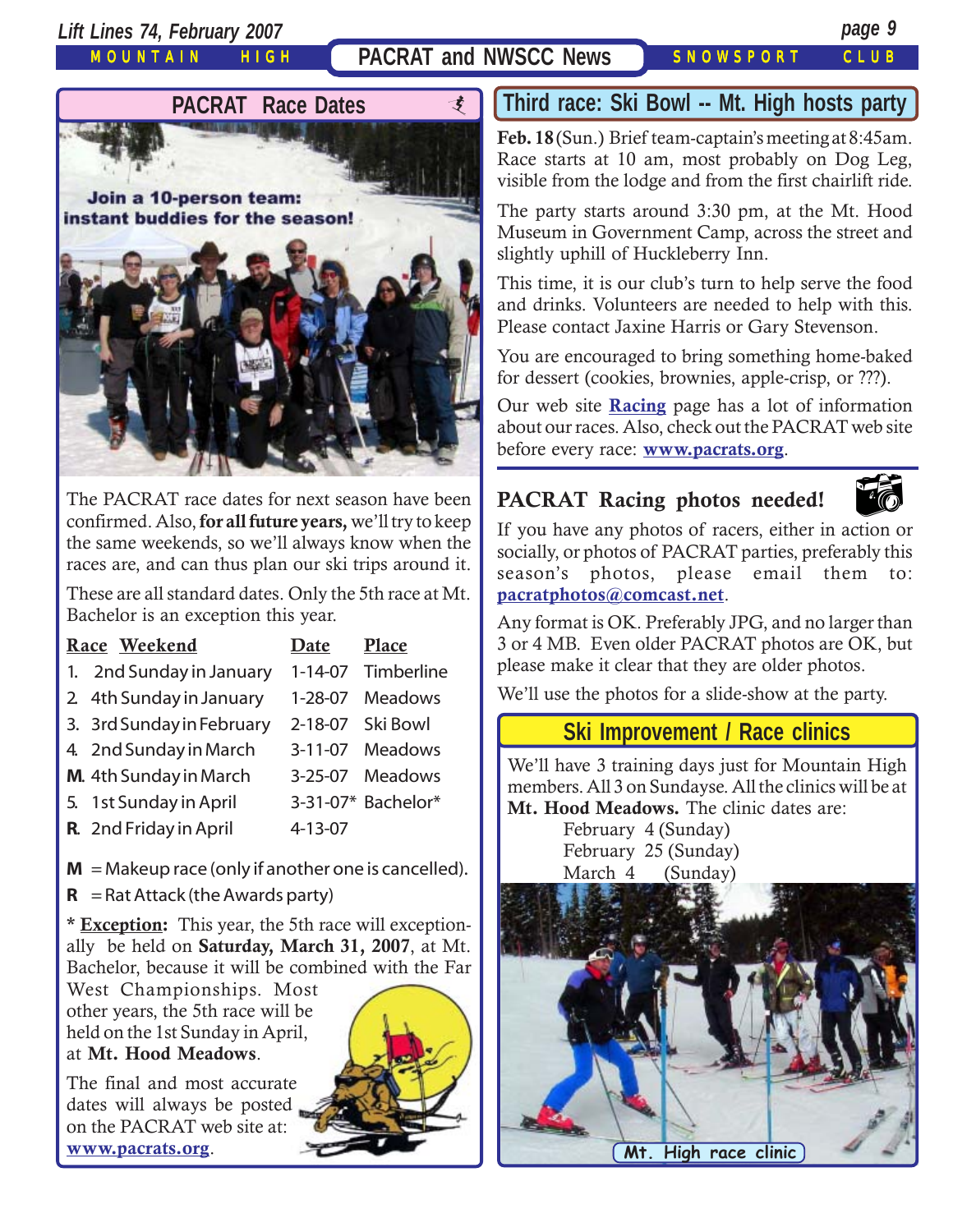*page 10 Lift Lines 74, February 2007*

## MOUNTAIN HIGH **Safety** SNOWSPORT CLUB

## **Mt. Hood Meadows stresses Safety**



As a result of the recent accident on January 5th, 2007, when skier Geoffry Bradeen was in a collision with a snowboarder, which resulted in his passing, Mt. Hood Meadows is implementing more stringent safety rules, especially related to reckless, fast skiing. The ski area manager, **Dave Riley**, says in his recent blog:

"We implemented a new program this year called "**Are You Aware**". It consists of a large investment in signage to communicate the appropriate messages to the entire guest population at the resort. Additionally, this program (which

Ms. Toney developed last fall and I support fully) calls for **aggressively confiscating lift tickets and season passes**. More tickets and passes have been confiscated already this year than any entire season in our history.

"We have three groups of people focused on this: the **MHM Professional Patrol Department**, the **Mt. Hood Volunteer Ski Patrol staff**, and the **Safety Hosts**.

"Once a ticket or pass is taken, the "Are You Aware" program requires the individual to attend a **safety class** which we present almost every day now at the resort. It includes a safety discussion by a pro patrol leader and everyone has to watch a DVD which Vail created. The DVD is very compelling and covers gruesome examples of accidents from skiing/riding too fast, two person collisions, running into fixed objects like trees, and deaths from skiing out-of-bounds.

"**Season pass holders** have their passes confiscated for at least **one week** (longer based on circumstances and/ or attitude). Also, in order to get the season pass back, in addition to attending the safety class, the person must have five people sign a form which we provide which says they have been educated on Your Responsibilty Code."

More details in **[Dave's blog](http://skihood.com/cs/blogs/home.aspx?App=daveriley&AspxAutoDetectCookieSupport=1)** on the Meadows web site.

**Turning Skills -- Vision of Skiing in the 21st Century Safety Safety**

Building up on the idea of a new vision for skiing in the 21st century, started in the July/August 2005 issue of "Lift Lines", resorts could make the slopes **safer** by providing more opportunities for us to practice **controlled turning,** by simply setting up a variety of **fun obstacles** on the slopes. This would not only make the slopes more **fun**, but would also **slow traffic down**, make the slopes **safer**, and lift lines **shorter**.

Urge ski areas to implement this idea, in any of a number of ways. Here's just one of them:







## **Use whisker gates**

Whisker gates can be used in place of traffic cones, in a **fun obstacle maze** (not necessarily a race course).

They can also be used in place of gates for a **simple race-training course.**

These whisker gates can be skied over with no damage to the skis or the gates.

For more info on whisker gates, see:

**[http://store.worldcupsupply.com/spm-whisker-gates.html.](http://store.worldcupsupply.com/spm-whisker-gates.html)** For more ideas, and the whole vision, see our web site at: **[www.mthigh.org/Vision.htm](http://www.mthigh.org/Vision.htm)**.

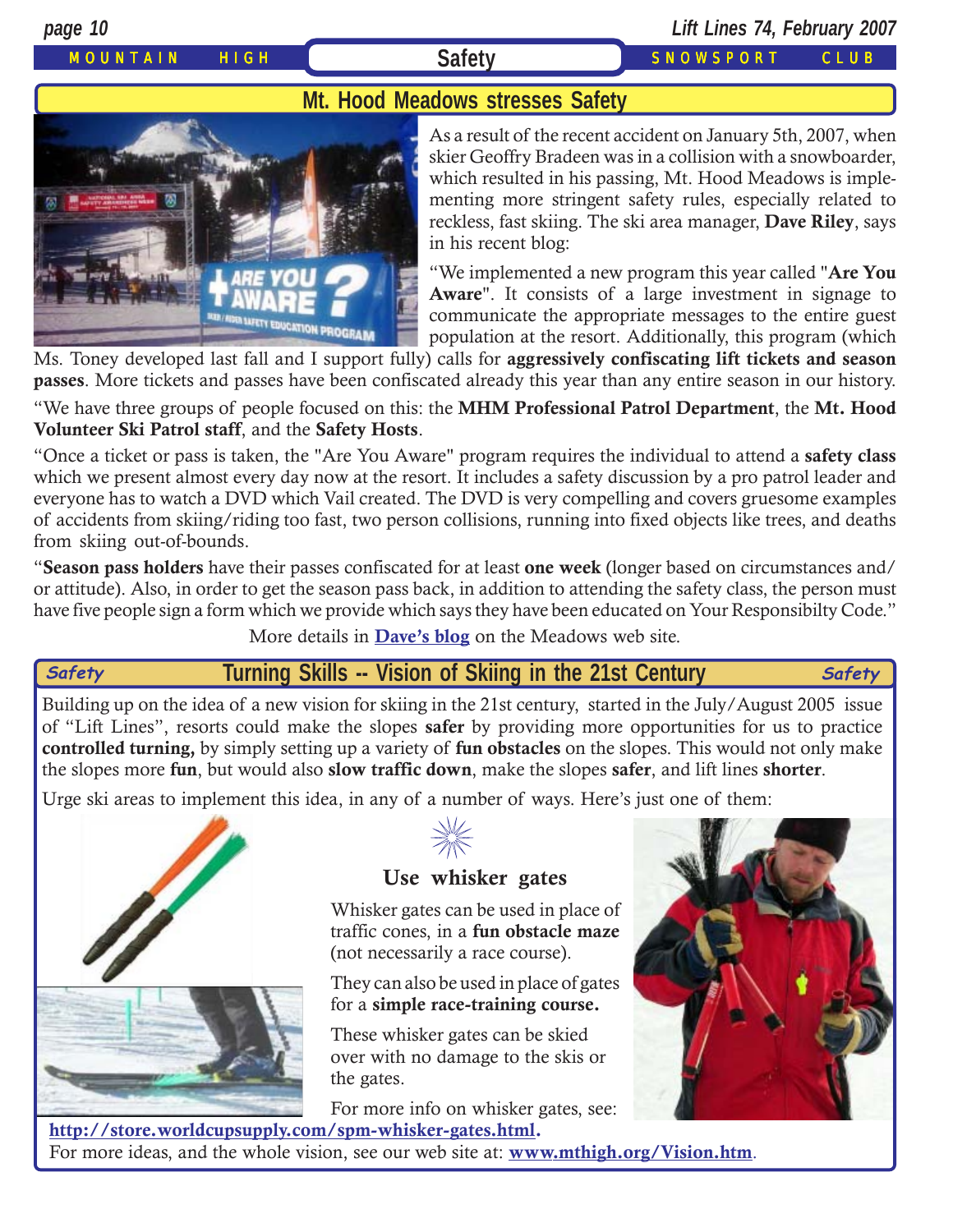| Lift Lines 74, February 2007                                                                                                                                                                                                                                                                                                                                                                                                                                                                                                                                                                                                                                                                                                                                                                                                                                                                                   |                                   |                                                      |  | page 11                                                                     |
|----------------------------------------------------------------------------------------------------------------------------------------------------------------------------------------------------------------------------------------------------------------------------------------------------------------------------------------------------------------------------------------------------------------------------------------------------------------------------------------------------------------------------------------------------------------------------------------------------------------------------------------------------------------------------------------------------------------------------------------------------------------------------------------------------------------------------------------------------------------------------------------------------------------|-----------------------------------|------------------------------------------------------|--|-----------------------------------------------------------------------------|
| MOUNTAIN                                                                                                                                                                                                                                                                                                                                                                                                                                                                                                                                                                                                                                                                                                                                                                                                                                                                                                       | <b>HIGH</b>                       | Club info                                            |  | <b>SNOWSPORT</b><br>CLUB                                                    |
|                                                                                                                                                                                                                                                                                                                                                                                                                                                                                                                                                                                                                                                                                                                                                                                                                                                                                                                | <b>Change in Membership rules</b> |                                                      |  | <b>Mountain High Meeting</b>                                                |
| At our latest Board meeting, it has been decided that our membership<br>First Tuesday of the month.<br>season will run from October 1 - September 30, to coincide with the<br>March 6 (Tues.): Open to all who<br>membership year that both FWSA and the NWSCC use. In fact, your<br>want to get more involved with<br>membership card says it expires on September 30th.<br>the club. This is an organizational<br>It was also decided that new members who wish to join the club after<br>meeting to plan future events.<br>April 30 (after the end of the season), and before Sept. 30, will be asked<br>Gather at 6:30 pm. Start at 7 pm.<br>to pay a lower membership fee of only \$10 for the remaining part of the<br>Location: Round Table Pizza,<br>membership year.<br>10070 SW Barbur Blvd., Portland,<br>Everyone will be expected to renew their membership after October 1.<br>near Capitol Hwy. |                                   |                                                      |  |                                                                             |
| Mountain High snowsport club contacts:                                                                                                                                                                                                                                                                                                                                                                                                                                                                                                                                                                                                                                                                                                                                                                                                                                                                         |                                   |                                                      |  | General information: info@MtHigh.org                                        |
| President:                                                                                                                                                                                                                                                                                                                                                                                                                                                                                                                                                                                                                                                                                                                                                                                                                                                                                                     | Gary Stevenson,                   | H: 503-257-6368,                                     |  | Web site: www.mthigh.org                                                    |
| Vice-President:                                                                                                                                                                                                                                                                                                                                                                                                                                                                                                                                                                                                                                                                                                                                                                                                                                                                                                | Terry White,                      |                                                      |  | H: 503-781-4558, W: 503-296-6075, TWhite223@msn.com                         |
| Secretary:                                                                                                                                                                                                                                                                                                                                                                                                                                                                                                                                                                                                                                                                                                                                                                                                                                                                                                     | Sue Bennett,                      | H: 503-774-8747, OptomistSue@comcast.net             |  |                                                                             |
| Treasurer:                                                                                                                                                                                                                                                                                                                                                                                                                                                                                                                                                                                                                                                                                                                                                                                                                                                                                                     | Kurt Krueger,                     | H: 503-625-1492, telek2@att.net                      |  |                                                                             |
| <b>Race Director:</b>                                                                                                                                                                                                                                                                                                                                                                                                                                                                                                                                                                                                                                                                                                                                                                                                                                                                                          | Bruce Ellison,                    | H: 503-697-7892, Yuffiet@comcast.net                 |  |                                                                             |
| <b>Newsletter Editor:</b>                                                                                                                                                                                                                                                                                                                                                                                                                                                                                                                                                                                                                                                                                                                                                                                                                                                                                      |                                   | Emilio Trampuz, H/W: 1-503-378-0171, info@mthigh.org |  |                                                                             |
| <b>Activities Director:</b>                                                                                                                                                                                                                                                                                                                                                                                                                                                                                                                                                                                                                                                                                                                                                                                                                                                                                    | Jaxine Harris,                    | H: 503-692-9719, JaxineAH@msn.com                    |  |                                                                             |
| <b>NWSCC Rep:</b>                                                                                                                                                                                                                                                                                                                                                                                                                                                                                                                                                                                                                                                                                                                                                                                                                                                                                              | Debbi Kor-Lew,                    |                                                      |  | H: 503-682-1563, W: 988-5138, ijustwannarun@aol.com                         |
| <b>Trip Directors:</b>                                                                                                                                                                                                                                                                                                                                                                                                                                                                                                                                                                                                                                                                                                                                                                                                                                                                                         |                                   |                                                      |  | Marsha Cosgrove, H: 503-646-5292, W: 503-799-2833, HappyHairdresser@msn.com |

| $\sigma$ |                               |  |
|----------|-------------------------------|--|
|          | <b>DOUGH TRANSMITTAL FORM</b> |  |

Linda McGavin, H: 503-652-2840, W: 503-412-3531, **[Trips@mthigh.org](mailto:Trips@mthigh.org)**

For all Mt. High trips, make check payable to: "**Mountain High Snowsport Club**" Mail to: Mountain High Snowsport Club, PO Box 2182, Portland, OR 97208.

| PLEASE PRINT CLEARLY:                                              | [ ] New membership                                                                                                                                                                                      | [ ] Renewal                                |                                                                                                                                                                                                                                                                                                                                                                                                                        |          | Whereas the Mountain High Snowsport Club ("Club") is an organi-<br>zation of fun loving ADULTS whose events are organized by mem-                                                                                                                                                                                                                                                                                     |  |  |
|--------------------------------------------------------------------|---------------------------------------------------------------------------------------------------------------------------------------------------------------------------------------------------------|--------------------------------------------|------------------------------------------------------------------------------------------------------------------------------------------------------------------------------------------------------------------------------------------------------------------------------------------------------------------------------------------------------------------------------------------------------------------------|----------|-----------------------------------------------------------------------------------------------------------------------------------------------------------------------------------------------------------------------------------------------------------------------------------------------------------------------------------------------------------------------------------------------------------------------|--|--|
|                                                                    |                                                                                                                                                                                                         |                                            |                                                                                                                                                                                                                                                                                                                                                                                                                        |          | bers who volunteer their efforts for the enjoyment of their fellow<br>members and friends, please remember when I participate in Club<br>events I do so at my own risk. Sporting activities, indeed, any                                                                                                                                                                                                              |  |  |
|                                                                    |                                                                                                                                                                                                         |                                            |                                                                                                                                                                                                                                                                                                                                                                                                                        |          | activity, includes inherent risks. I will evaluate my own abilities and<br>responsibilities and join in the Club fun as a responsible and consid-                                                                                                                                                                                                                                                                     |  |  |
|                                                                    | Phone (Hm): Phone (Wk):                                                                                                                                                                                 |                                            |                                                                                                                                                                                                                                                                                                                                                                                                                        |          | erate adult. I will not hold the Club or any Club officer liable for the<br>consequences of my decisions and my behavior. The bottom line                                                                                                                                                                                                                                                                             |  |  |
| Email (Hm):                                                        |                                                                                                                                                                                                         | beer bottles with the Club's name on them. |                                                                                                                                                                                                                                                                                                                                                                                                                        |          | is, stuff just happens sometimes and the club volunteers are not to<br>be blamed for helping us have fun. Besides, the Club has no assets,<br>except for a leftover banner, some balloons, or a couple of empty                                                                                                                                                                                                       |  |  |
| <b>Email Preferences:</b><br>[ ] No changes<br>(same as last year) | -Newsletter (once a month): [ ] yes, link only [ ] yes, complete file<br>- Club news & events (between newsletters): [ ] yes [ ] no<br>- Other ski news (NWSCC, FWSA, ski areas, trips): [ ] yes [ ] no |                                            |                                                                                                                                                                                                                                                                                                                                                                                                                        | $[ ]$ no |                                                                                                                                                                                                                                                                                                                                                                                                                       |  |  |
|                                                                    | Please take my money, and apply it toward the following Ski Club fun stuff:                                                                                                                             |                                            |                                                                                                                                                                                                                                                                                                                                                                                                                        |          | Deposit?Paidinfull?                                                                                                                                                                                                                                                                                                                                                                                                   |  |  |
|                                                                    | $\Box$ Membership Dues (for 2006/2007): Single (\$25) couple (\$40)                                                                                                                                     |                                            | $\begin{tabular}{ccccc} \multicolumn{2}{c }{\textbf{1} & \textbf{2} & \textbf{3} & \textbf{4} & \textbf{5} & \textbf{5} & \textbf{6} & \textbf{7} & \textbf{8} & \textbf{9} & \textbf{10} & \textbf{10} & \textbf{10} & \textbf{10} & \textbf{10} & \textbf{10} & \textbf{10} & \textbf{10} & \textbf{10} & \textbf{10} & \textbf{10} & \textbf{10} & \textbf{10} & \textbf{10} & \textbf{10} & \textbf{10} & \textbf$ |          | $\frac{1}{1-\frac{1}{1-\frac{1}{1-\frac{1}{1-\frac{1}{1-\frac{1}{1-\frac{1}{1-\frac{1}{1-\frac{1}{1-\frac{1}{1-\frac{1}{1-\frac{1}{1-\frac{1}{1-\frac{1}{1-\frac{1}{1-\frac{1}{1-\frac{1}{1-\frac{1}{1-\frac{1}{1-\frac{1}{1-\frac{1}{1-\frac{1}{1-\frac{1}{1-\frac{1}{1-\frac{1}{1-\frac{1}{1-\frac{1}{1-\frac{1}{1-\frac{1}{1-\frac{1}{1-\frac{1}{1-\frac{1}{1-\frac{1}{1-\frac{1}{1-\frac{1}{1-\frac{1}{1-\frac{1$ |  |  |
|                                                                    | <b>Q PACRAT Racing</b> Total: \$85 Team name: ____________________                                                                                                                                      |                                            | \$                                                                                                                                                                                                                                                                                                                                                                                                                     |          | $\frac{1}{2}$                                                                                                                                                                                                                                                                                                                                                                                                         |  |  |
|                                                                    | □ Utah 4-day (Feb.9 - 13, 2007) Total \$520 Deposit: \$250                                                                                                                                              |                                            |                                                                                                                                                                                                                                                                                                                                                                                                                        |          |                                                                                                                                                                                                                                                                                                                                                                                                                       |  |  |
|                                                                    | □ Utah 7-day (Feb.9 - 16, 2007) Total \$750 Deposit: \$250                                                                                                                                              |                                            |                                                                                                                                                                                                                                                                                                                                                                                                                        |          |                                                                                                                                                                                                                                                                                                                                                                                                                       |  |  |
|                                                                    | □ Cascade Lodge weekend (March 3-4) Total \$17                                                                                                                                                          |                                            |                                                                                                                                                                                                                                                                                                                                                                                                                        |          |                                                                                                                                                                                                                                                                                                                                                                                                                       |  |  |
|                                                                    | $\Box$ Washington bus trip (Mar. 16 - 18, 2007) Total \$200 Deposit: \$100                                                                                                                              |                                            |                                                                                                                                                                                                                                                                                                                                                                                                                        |          |                                                                                                                                                                                                                                                                                                                                                                                                                       |  |  |
|                                                                    |                                                                                                                                                                                                         |                                            | $\mathsf{\dot{S}}$                                                                                                                                                                                                                                                                                                                                                                                                     |          |                                                                                                                                                                                                                                                                                                                                                                                                                       |  |  |
|                                                                    |                                                                                                                                                                                                         |                                            |                                                                                                                                                                                                                                                                                                                                                                                                                        |          |                                                                                                                                                                                                                                                                                                                                                                                                                       |  |  |
| Signature(s): $\_\_$                                               |                                                                                                                                                                                                         |                                            | Date:                                                                                                                                                                                                                                                                                                                                                                                                                  |          |                                                                                                                                                                                                                                                                                                                                                                                                                       |  |  |